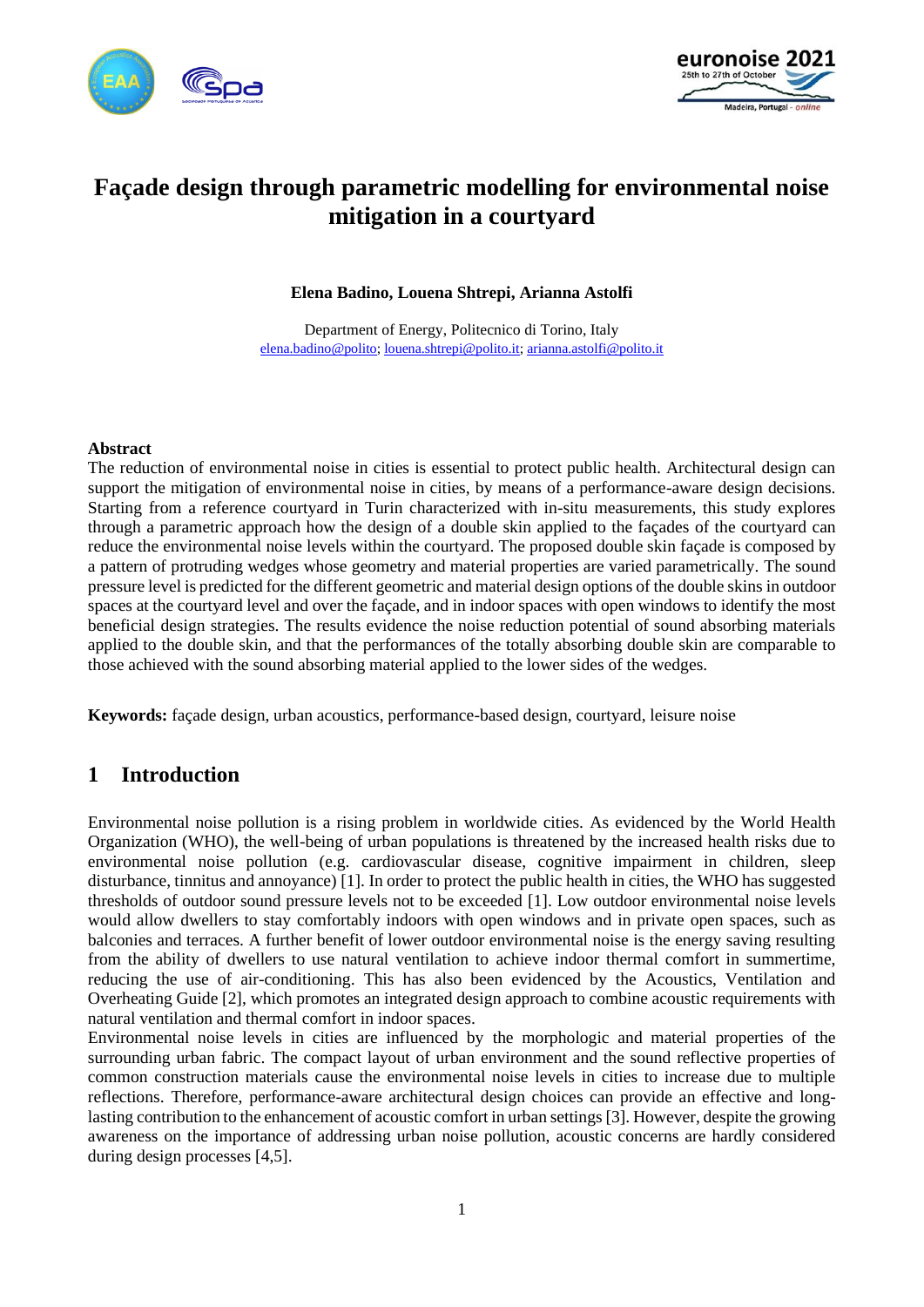

Nowadays, retrofit interventions on existing buildings are commonly carried out to enhance the thermal insulating properties of the building envelopes or to modify the functionality of the existing construction. Such measures, if opportunely conceived, can also mitigate environmental noise pollution. Previous studies have investigated the potential of the geometrical and material features of façades [6–11] as environmental noise reduction strategies. A recent review article has collected the main findings of the studies related to façade design features [12]. Based on previous works, sound absorbing materials applied to urban facets can lower environmental noise levels by reducing the amount of sound reflections occurring in the urban environments. Moreover, the geometry of the façade can help shielding the receivers from the incoming sounds, although this contribution is generally limited compared to that obtained with sound absorbing strategies.

Although vehicular traffic noise is the most common noise source worldwide, in certain contexts leisure noise, i.e. the noise generated by people talking, can be considered the major noise source [6,13]. Moreover, it must be highlighted that the relevance of leisure noise has increased due to the restrictions of COVID-19 pandemic, that have limited the ability of bar and restaurants to host clients indoors while promoting the use of outdoor spaces. An example of scenario where leisure noise plays a crucial role is that of courtyards that host the outdoor terraces of restaurants, that are surrounded by residential or office buildings. In such scenarios, the noise generated by the clients within the courtyard may compromise the acoustic comfort of dwellers, especially during nighttime.

### **1.1 Objectives**

This contribution analyzes a case-study courtyard to be retrofitted with double skin façades to couple acoustic performance and functional ones. The work aims to analyze the influence of different geometric and material design options of the double skin façade on the environmental noise level perceived in outdoor positions over the façades of the buildings and at the ground level. Some further estimation of sound pressure level (SPL) in indoor spaces with open windows is also provided, based on the SPL difference measured in-situ. The work presents an application of acoustic performance-based design approach for a retrofit intervention, and the findings can provide guidance for similar design scenarios.

## **2 Method**

This work takes into consideration an intervention of the façades of two buildings facing an existing courtyard, which are meant to be retrofitted with a double skin façade.

Pachyderm Acoustics [14] is used to predict the variation of outdoor and indoor A-weighted SPL occurring over the façades of the courtyard resulting from different design options of the double skin, regarding both the geometric and material features of the structure. The double skin aims to combine the creation of new functionalities with the reduction of environmental noise. It is composed by a pattern of protruding wedges, that enables the creation of a series of balconies in place of the windows of the pre-existing building, providing the users with small private open spaces. The material and geometric properties of the structure are tested in different configurations to analyze the extent to which such design variations can reduce environmental noise levels. While the main design concept of the double skin remains unaltered, the geometric variations inform the inclination of the sides of the wedges and their depth; moreover, the application of sound absorbing materials to different portions of the double skin was investigated.

### **2.1 The case-study**

The case-study is an existing courtyard of the Politecnico di Torino in Turin, Italy; a picture of the courtyard is presented in Figure 1a. The courtyard is 18.7 m wide and 29.7 m long and is located between 4 educational buildings. The fronts on three sides are between 15.4 and 17.1 m high, while the remaining front is lined by a small building (7.25 m high and 5 m deep), backed by a 7 stories building (about 25 m high). At the present state, the buildings facing the courtyard host laboratories and offices of the university and no activity such as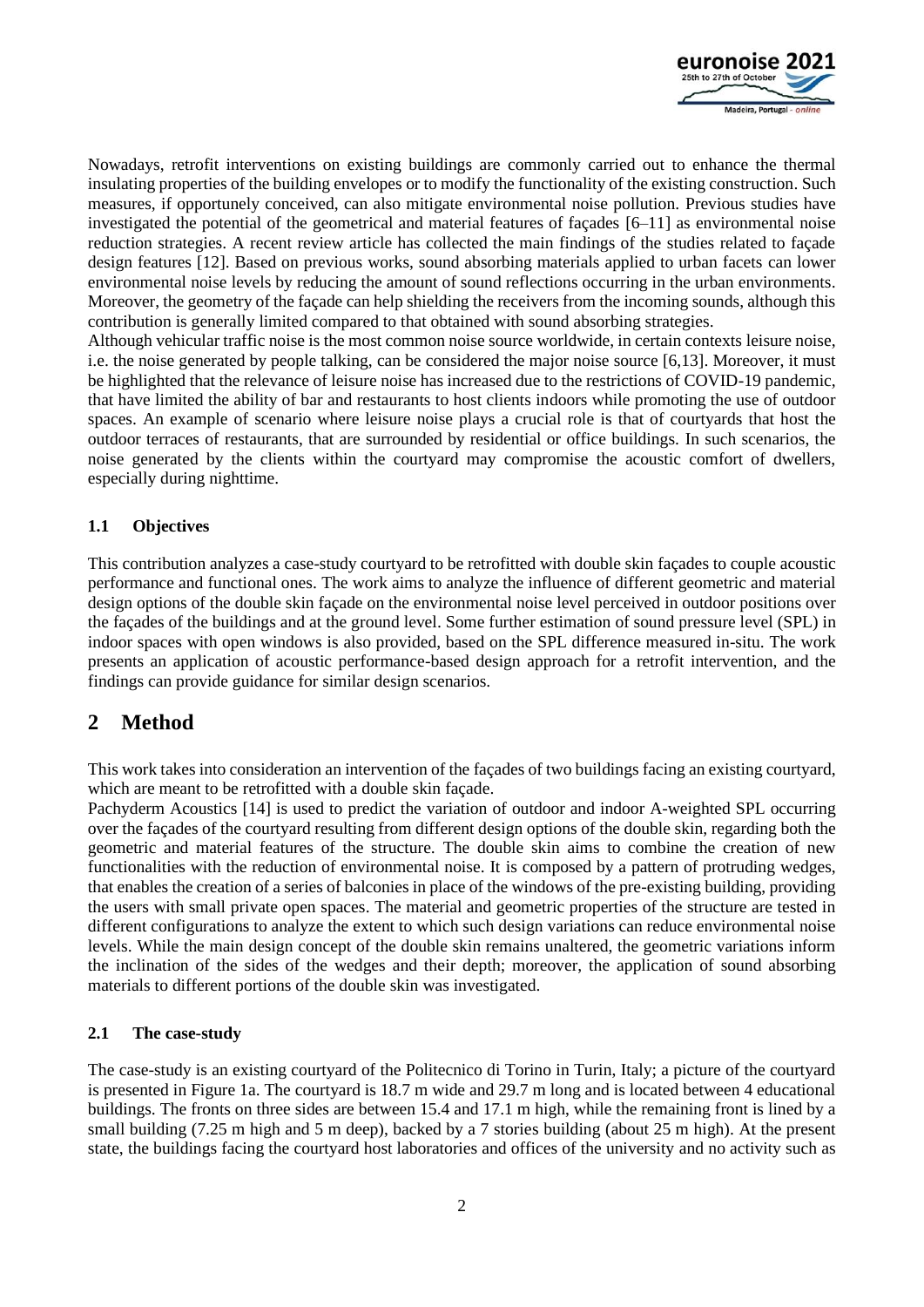

bar or restaurant is present, however, the scenario can be considered representative of a courtyard hosting the open spaces of restaurants and bars located at the ground floor of residential or office buildings. The retrofit proposal is the addition of a wedged double skin to the two opposite building on the longest sides of the courtyard. The two buildings, shown at the two sides of Figure 1a, will be referred to as building A and building B in the following. Figure 1b presents an example of double skin façade design option for the two buildings.



Figure  $1 - a$ ) Picture of the courtvard adopted as case-study, with the identification of buildings A and B and the position of the double skin (red dashed line); b) parametric model of the double skin to be applied to the side buildings (in red color).

The double skins are meant to reduce environmental noise while also creating a series of small balconies in place of the windows. Some slight changes to the existing buildings were implemented to host the double skins. The acoustic performance of the double skin, i.e. its ability to lower environmental noise level in outdoor positions, are the focus of the present contribution.

### **2.2 The parametric model of the double skin**

The double skins are applied to the buildings lining the longest sides of the courtyard. The base plane of the structures is placed at a distance of 1 m from the existing façades, and the double skins are composed by a series of protruding wedges with the inter-storey height and variable depth. While the wedges that covers an opaque portion of the building are complete, those located in correspondence of the windows of the façade present only the lower sides of the wedges, whose height is fixed at 1.1 m, while the upper portions are absent to create balcony-like elements. The inclined sides of the wedges interact with the sound propagation within the courtyard by redirecting the incident sound waves in different directions. In order to analyze how different geometric configurations of the two double skins perform, a parametric model of the structures was created in Grasshopper for Rhinoceros. Figure 2a shows reference configuration, i.e. a flat double skin with sound reflective finish, and the geometric parameters of the wedges that were controlled by the parametric model, i.e. the wedge depth and the relative tip height. Both variations result in different tilting of the wedges' sides. The depth of the wedges was varied in all the floors and was either set at 0.3 m, 0.6 m or 0.9 m, respectively identified as d\_03, d\_06, d\_0.9. Moreover, it was also varied according to an increasing/decreasing gradient, i.e. 0.3 m at ground and first floor, 0.6 m at second floor, 0.9 m at third and fourth floor for the increasing gradient option (d\_incr), and vice-versa for the decreasing one (d\_decr). Besides the depth, also the position of the wedge tip was altered, as it was set at either 25% or 75% of the inter-storey height, identified in the following as t 25% and t 75%, respectively. This variation results in either greater or smaller angles of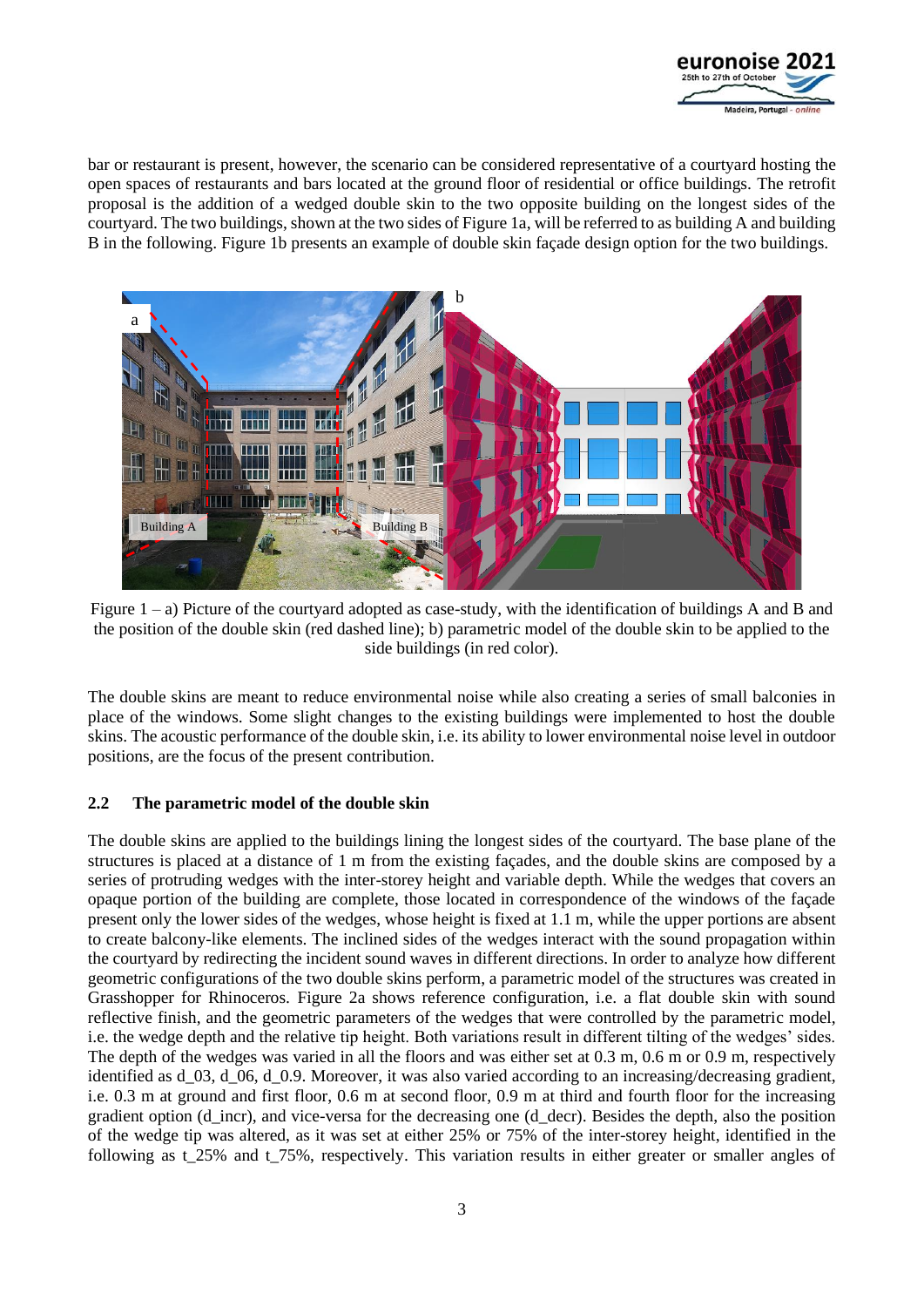

inclination of the lower sides of the wedges, and vice-versa for the tilting of the upper sides. Moreover, it also results in a variation of the area of the lower and upper sides of the wedges. It must be noted that the design variations shown in Figure 2 are representative of the wedges located in front of an opaque portions of the façade. Indeed, those located in front of the windows present only the lower wedge sides that work as the balcony parapets; in these cases, the wedge tip position was fixed at 1.1 m, which corresponds to the height of the balcony parapet, and only wedge depth is varied parametrically.

Besides the geometric variations, also material variations were tested, as shown in Figure 2b. The surfaces of the double skin were treated with a sound reflective finish, i.e. glass, and with sound absorbing materials, i.e. a commercial sound absorbing solution with a perforated metal finish suitable for outdoor applications. The sound absorbing material was either used over all the surfaces of the double skin (i.e. totally absorbing), or applied to the lower sides of the wedges, that are oriented downward, while the upper parts were sound reflective (i.e. partially absorbing). This has been done in the attempt to absorb the sound coming from the sound source located in the courtyard impinging on the lower sides of the wedges, while also promoting the redirection of the incident sound towards the sky with the upward oriented sides of the wedges, to reduce sound trapping. Moreover, this may also increase the durability of the sound absorbing panels, which are partially shielded from the weather elements.



Figure  $2 - a$ ) section of the reference configuration and examples of geometric variation of the wedges, considering wedge depth and tip position; b) material options tested, i.e. sound reflective, partially absorbing and totally absorbing.

In total, 30 design configurations of the double skin were evaluated, resulting from 10 geometric variations, each considered with the 3 different acoustic treatments. An option with a flat sound reflective double skin façade was also tested as a reference condition.

#### **2.3 Acoustic measurements and model calibration**

The acoustic model of the courtyard was calibrated with respect to in-situ measurement of reverberation time conducted in May, 2021. A measurement campaign was carried out in order to measure the reverberation time  $(T_{20})$  in 8 different positions in the courtyard level and in outdoor positions at the 1<sup>st</sup>, 2<sup>nd</sup> and 3<sup>rd</sup> floor over the façade of building B. The measurements were carried out with an omnidirectional sound source emitting a sine sweep signal in the range 50-20000 Hz with a duration of 6 s, that was repeated three times for each soundreceiver position. The source was placed in a central position at a height of 1.5 m. During the measurements, the equivalent sound pressure level of background noise was 60.5 dB while the equivalent sound pressure level at 1 m distance from the source was 92.6 dB. Two calibrated Class 1 sound level meters (model NTI XL2) were used to record the signals, while Audacity [15] in combination with Aurora plug-in [16] was used to estimate the reverberation time  $(T_{20})$  from the impulse response.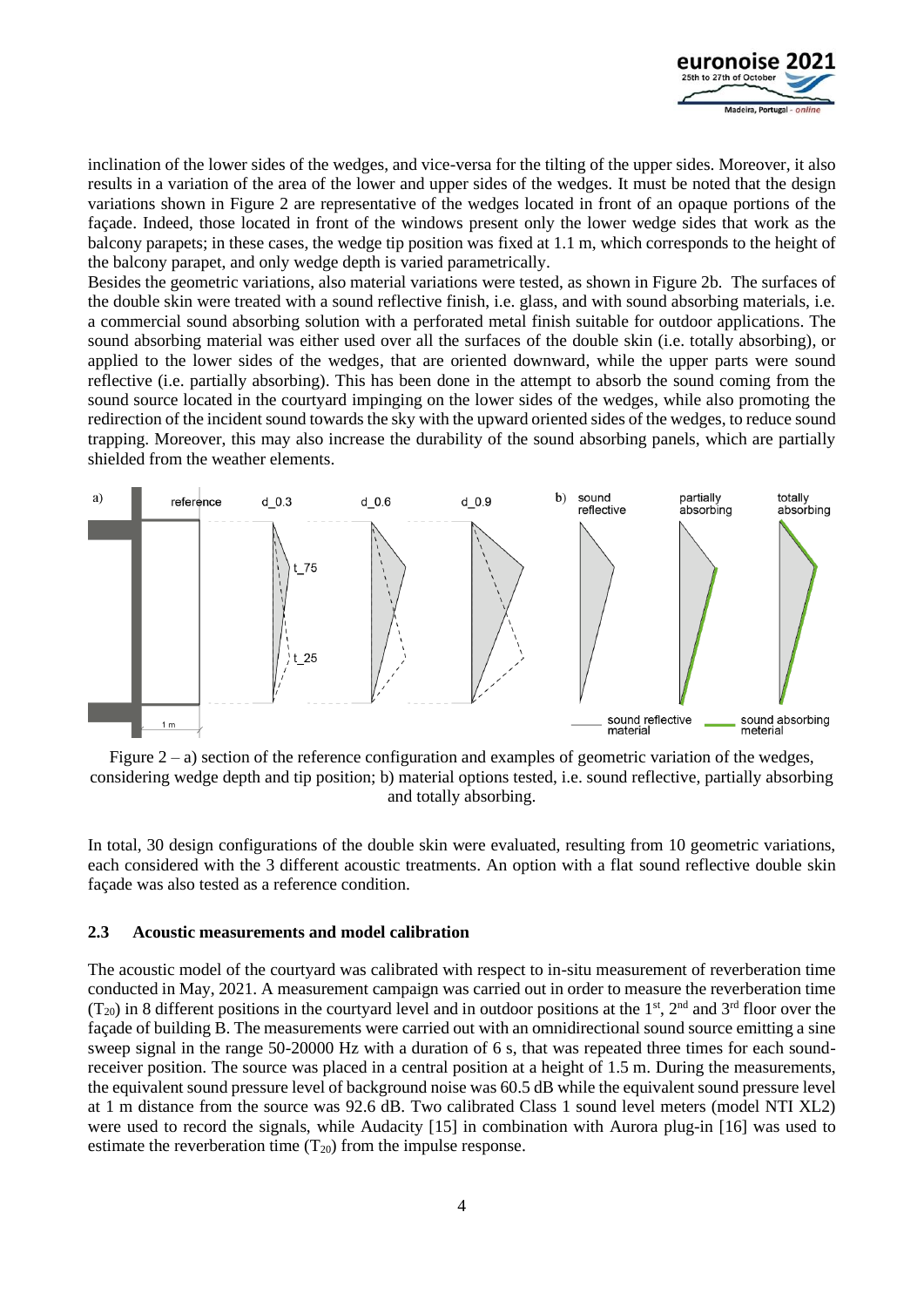

An acoustic model was set in order to reproduce the measurement conditions and the acoustic properties of the materials applied to the surfaces of the courtyard. The sound absorbing and sound scattering coefficients of the surfaces were initially set according to values collected from published databases and articles, such as those in  $[17–19]$ . The mean octave-band values of the  $T_{20}$  measurements in the courtyard and over the façade was used as reference for the model calibration. The calibration of the model was performed in order to ensure that the difference between the mean measured and simulated  $T_{20}$  was smaller than 10%. The sound absorption and sound scattering coefficients of the surfaces of the model were then weighted (up to  $\pm$  20%) in order to fit the measured reverberation time as much as possible. After the model calibration, the difference between the mean simulated reverberation time and the measured one at the courtyard level is less than 5%, i.e. the Just Noticeable Difference (JND) for reverberation time [20], in the frequency range between 125 Hz and 500 Hz, and less than 10% in the range 1000 to 4000 Hz. The difference between the mean simulated and measured T20 over the façade is below 10% with the exception of the value at 2000 Hz, for which it is 14%.

During the measurement campaign, also the variation of SPL in different locations was evaluated. Measurements were taken in different positions at the courtyard level and in outdoor positions (2 m distance from the façade) and indoor positions at the  $1<sup>st</sup>$ ,  $2<sup>nd</sup>$  and  $3<sup>rd</sup>$  floors of building B (1 m distance from the façade, with open windows) to assess the sound insulation provided by the façade.

### **2.4 Acoustic simulation set-up**

The acoustic simulation was performed using the Grasshopper version of Pachyderm Acoustics (v 2.0.0.2) [14]. The simulation procedure is based on geometric acoustic principles, and combines image source and raytracing. The acoustic simulations have been performed with transition order 2 (i.e. reflection order after which ray-tracing is used to collect results in place of image-source method), and a cut-off time of 5000 ms. The number of rays shot is determined by Pachyderm based on the convergence of the simulated results.

The acoustic parameter used to describe the variation of environmental noise perceived by the people located in the courtyard and in the balconies is the A-weighted SPL, which accounts for the frequency-dependent intensity perceived by the human ear. An omnidirectional sound source was positioned at the center of the courtyard, at a height of 1.5 m from the ground. The source represents a group of people talking in the courtyard: its frequency spectrum is based on the ICRA noise [21], and presents an overall Sound Power Level of 80.0 dB. The octave-band and global sound power level [dB] of the source is reported in Table 1.

|                          | <b>Octave-band center frequency (Hz)</b> |     |      |      |      |      |      |      |        |  |
|--------------------------|------------------------------------------|-----|------|------|------|------|------|------|--------|--|
|                          | 63                                       | 125 | 250  | 500  | 1000 | 2000 | 4000 | 8000 | global |  |
| <b>Sound Power Level</b> | 60.8                                     |     | 76.6 | 76.6 | 64.8 | 58.1 |      | 46.3 | 80.0   |  |

Table 1 - octave band sound power level of the omnidirectional sound source used to simulate the presence of a group of people talking at the center of the courtyard

The sound receivers were initially located in correspondence of the baricenter of the windows of the façade of both buildings A and B, at a distance of 2 m from the base-plane of the double skin (i.e. 3 m from the existing façade). Since the results obtained on the two façades were comparable on a floor basis, it was chosen to consider only those of the receivers on building B, that are shown in Figure 3. It must be highlighted that even though the results have been collected on building B only, the proposed design variations investigated are applied to both buildings A and B. Three receivers were placed at each of the 5 floors of the design building. The receivers located at the ground floor of the building are used to estimate the variation of A-weighted SPL perceived by pedestrians in the courtyard, while that of those located from the 1<sup>st</sup> to the 4<sup>th</sup> floors are used to estimate that of dwellers in the balconies.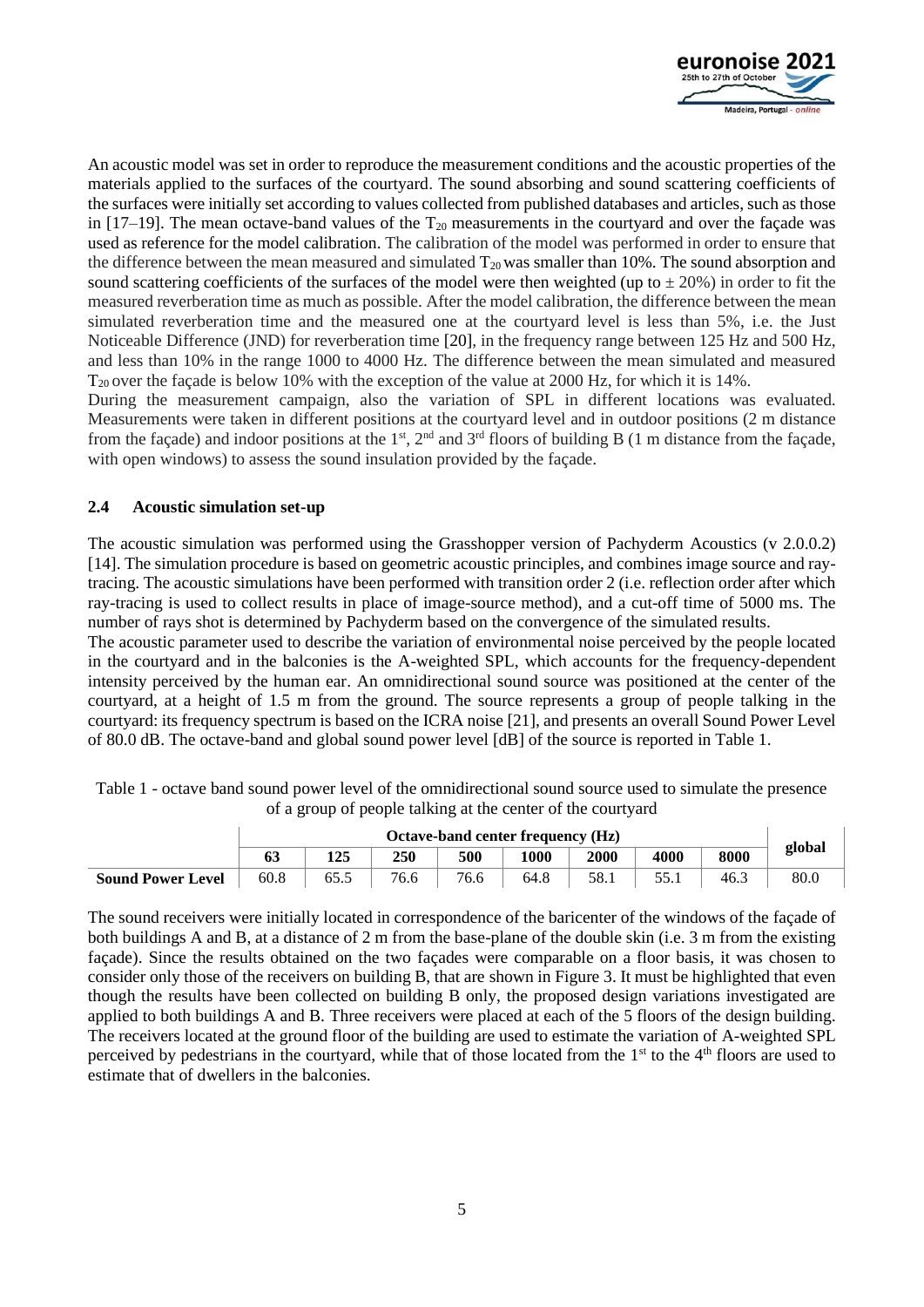



Figure 3 – virtual model of building B showing the position of sound receivers at the courtyard level and over the façade and the position of the sound source

As regards material properties, the surfaces of the double skin are tested with three material configurations presenting different acoustic properties (see Figure 2b). In the sound reflective configuration, all the surfaces are made of glass, in the partial sound absorbing configuration, the inferior sides of the wedges are treated with a commercial sound absorbing panel with a perforated metal finish, while in the sound absorbing configuration all the surfaces are treated with the sound absorbing solution. The octave-band sound absorption and sound scattering coefficients of the two cladding options are detailed in Table 2.

|                         |   |      | Octave-band center frequency (Hz) |      |      |      |      |      |      |  |  |  |
|-------------------------|---|------|-----------------------------------|------|------|------|------|------|------|--|--|--|
|                         |   | 63   | 125                               | 250  | 500  | 1000 | 2000 | 4000 | 8000 |  |  |  |
| <b>Perforated metal</b> | a | 0.09 | 0.09                              | 0.14 | 0.38 | 0.67 | 0.85 | 0.88 | 0.88 |  |  |  |
| (sound absorbing)       | S | 0.03 | 0.03                              | 0.05 | 0.05 | 0.06 | 0.07 | 0.1  | 0.15 |  |  |  |
| <b>Glass</b> (sound     | a | 0.15 | 0.15                              | 0.05 | 0.03 | 0.03 | 0.02 | 0.02 | 0.02 |  |  |  |
| reflective)             | S | 0.03 | 0.03                              | 0.05 | 0.05 | 0.06 | 0.07 | 0.1  | 0.15 |  |  |  |

Table 2 - octave band sound absorption (a) and sound scattering (s) coefficients of the sound reflective and sound absorbing materials used for the double skin façades

## **3 Results**

As previously evidenced, the variation of SPL resulting from the design variations of the double skin at the different floors of building A and B was comparable. Therefore, for the sake of simplicity, the results reported in the following refer to the receivers on building B, although the design variation are applied to both façades.

### **3.1 Variation in outdoor SPL**

The A-weighted SPL results collected by the receivers located in outdoor positions over the façade of building B for the different design configurations of the double skin are plotted in Figure 4, while the SPLs at the courtyard levels are shown in Figure 5. The simulated A-weighted SPL values for the flat double skin option with sound reflective finish are considered as reference. The sound reflective, partially absorbing and totally absorbing material options are shown with a color gradient, from the lighter to the darker green respectively.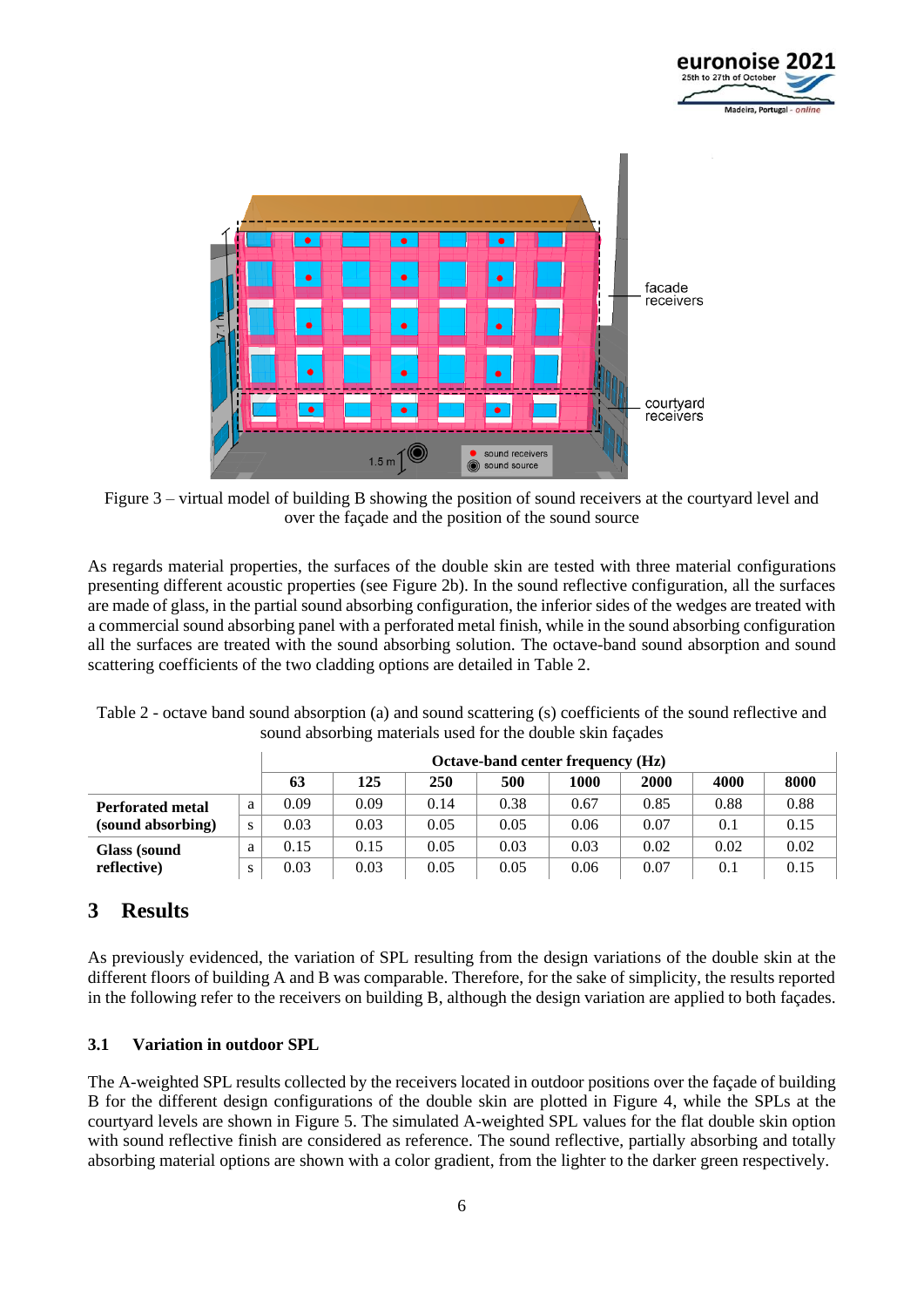

The results collected by the receivers are reported using boxplots to provide the reader information on the statistic distribution of the simulated A-weighted SPLs over the façade. Besides the quartile thresholds, the arithmetic mean values for the façade and courtyard receivers are marked by a cross. The highest values reached by the boxplot can be considered representative of the closest receivers to the sound source, i.e. 1<sup>st</sup> floor, while the lower values are those of the receivers located at the 4<sup>th</sup> floor of the building.



Figure 4 - Variation of A-weighted SPL over the façade of building B resulting from the different material and geometric configurations tested, in comparison to the reference configuration (in red).

The variation of SPL over the façade due to the tested geometric variations of the double skin are limited. The mean value is close to 50 dB(A) for all design options and for the reference configuration, i.e. flat double skin, showing variations smaller than the  $JND_{SPL}$  (i.e. 1 dB). This highlights the minor influence of geometric variation on the mean outdoor SPL. On the other hand, it must be noted that the lowest values, i.e. the value perceived by the receivers at the 4<sup>th</sup> floor, vary more markedly based on the geometric configurations. The SPLs of receivers at the last floor (i.e. lowest values) seem to decrease for increasing depth of the wedges. Indeed, the configurations that reach the lowest values, i.e. around or inferior to 48 dB(A), are those presenting a depth of 0.6 m or 0.9m and an increasing wedge depth at the highest floors, i.e. d\_0.6+t\_25%, d\_0.9+t\_25%, d 0.9+t 75%, d\_incr+t 25%., d\_incr+t 75%. This is likely to be due to the more effective noise screening shown by the deeper wedges. Conversely, the geometric solutions where the wedge depth decreases with increasing floors present SPLs comparable to those obtained when settings all the wedges with a depth of 0.3 m. The wedge tip position does not have a noticeable contribution on the SPL in case of a sound reflective treatment.

When the surfaces of the double skin are treated with sound absorbing materials, a noticeable decrease in the mean SPL over the façade is reported, that is about 1.5 dB. This is coherent with the findings of other studies [12]. When considering the minimum values reached by the SPLs, the geometric trends previously observed for the reflective finish are confirmed. The lowest values obtained in case of the sound absorbing treatment are around 46 dB.

With respect to the results obtained by the partially absorbing and totally absorbing configurations, it must be highlighted that the mean, maximum and minimum results reported for the two solutions are comparable for almost all configurations (i.e. differences smaller than the JNDs<sub>PL</sub> of 1 dB [20]). This trend is emphasized for the solutions with the wedge tip at 75% of the height present mean SPLs values, probably due to the resulting greater area of the inferior sides of the wedges treated with sound absorbing materials. Therefore, the treatment of the lower sides of the wedges with sound absorbing materials is a viable solution as it maintain good performances while allowing to reduce the intervention cost and increasing the durability of the sound absorbing materials, that are more protected from the weather elements.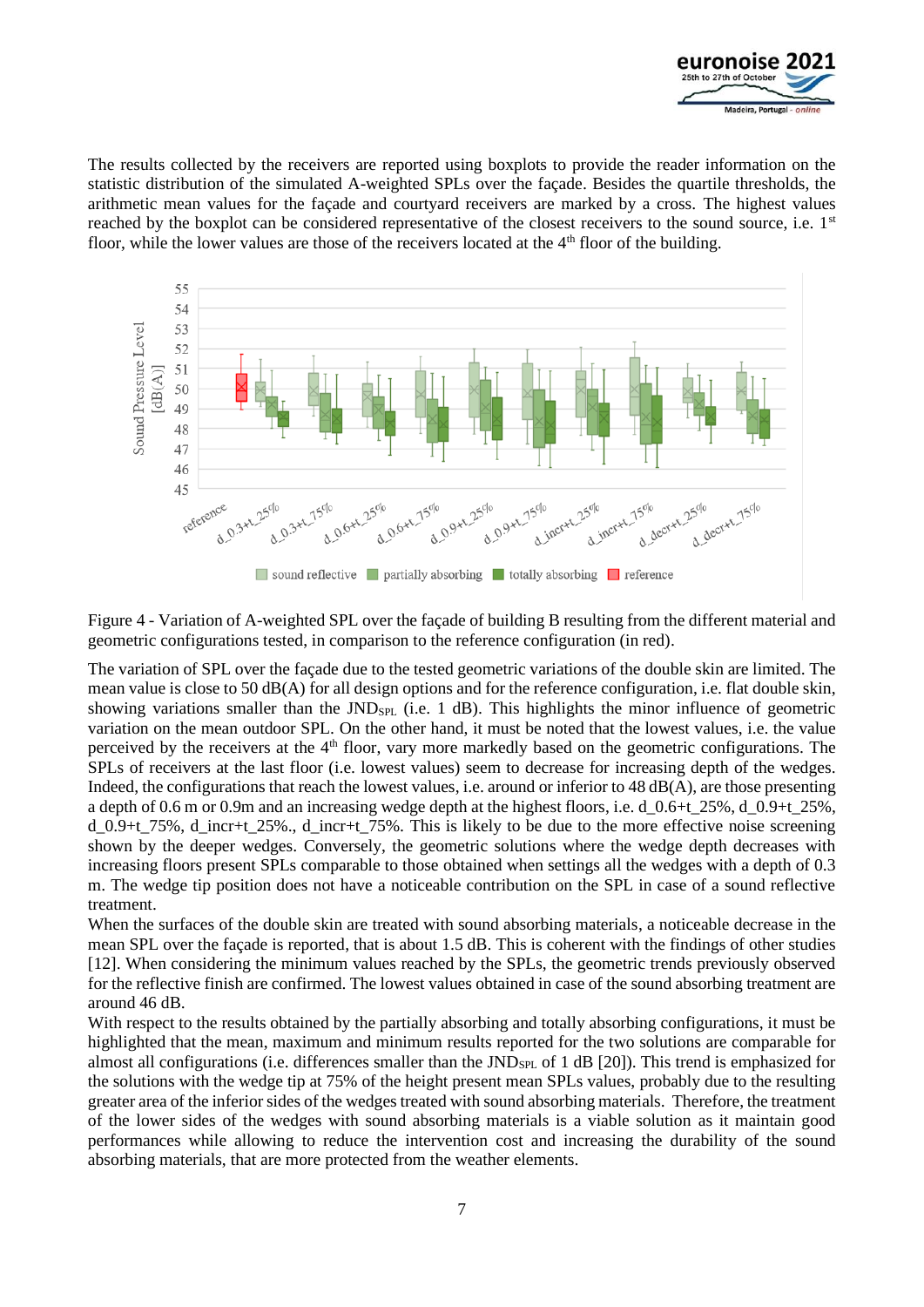



Figure 5 - Variation of A-weighted SPL for courtyard receivers (i.e. at the ground level of building B) resulting from the different material and geometric configurations tested.

The A-weighted SPL at the courtyard level is just marginally influenced by the geometric and material variations of the double skin. The maximum, minimum and mean value show a negligible variation for the geometric options tested (differences smaller than 1 dB), while a more marked variation occurs due to the application of sound absorbing materials, that is in the order of 1 dB. As for the receivers over the façade, the difference between the partially absorbing and totally absorbing options is negligible.

#### **3.2 Variation in indoor SPL**

Based on the results collected during the measurement campaign, the difference between the SPL in an outdoor position at 2 m from the façade of building B and that measured in an indoor position at 1 m distance from the façade with open windows is on average 8.3 dB. This information was used to estimate the mean SPL in indoor positions for each design configuration; these results are shown in Table 3. In order to assess the SPL variation with the double skin, the receivers were placed at a distance of 2 m from the double skin base-plane, i.e. at 3 m from the existing façade, while the measurements were taken at a distance of 2 m from the existing façade. Therefore, the difference between the mean SPL for a receiver placed at 2 m and 3 m from the existing façade was assessed without the double skin (existing scenario), finding negligible differences (around 0.1 dB). Therefore, it was considered acceptable to estimate the mean indoor SPL based on the SPL predicted at 2 m from the double skin, i.e. 3 m from the existing façade. It must be however noted that the estimation of the indoor SPL does not take into consideration the contribution of the double skin to the insertion/transmission loss, but only its influence on the outdoor SPLs.

analyzed

|                     | Refer-<br>ence | $0.3 +$<br>25% | $0.3+$<br>75% | $0.6 +$<br>d<br>25% | $d \ 0.6+$<br>75% | $d \ 0.9+$<br>25% | $0.9 +$<br>d<br>75% | incr+<br>d<br>25% | incr+<br>75% | decr+<br>d<br>25% | $d \text{ decr+}$<br>75% |
|---------------------|----------------|----------------|---------------|---------------------|-------------------|-------------------|---------------------|-------------------|--------------|-------------------|--------------------------|
| sound<br>reflective | 41.8           | 4<br>-1.0      | 41.           | 41.6                | 41.0              | 41<br>0.1.6       | 41.6                | 41.4              | 41.          | 41.7              | $-1.0$                   |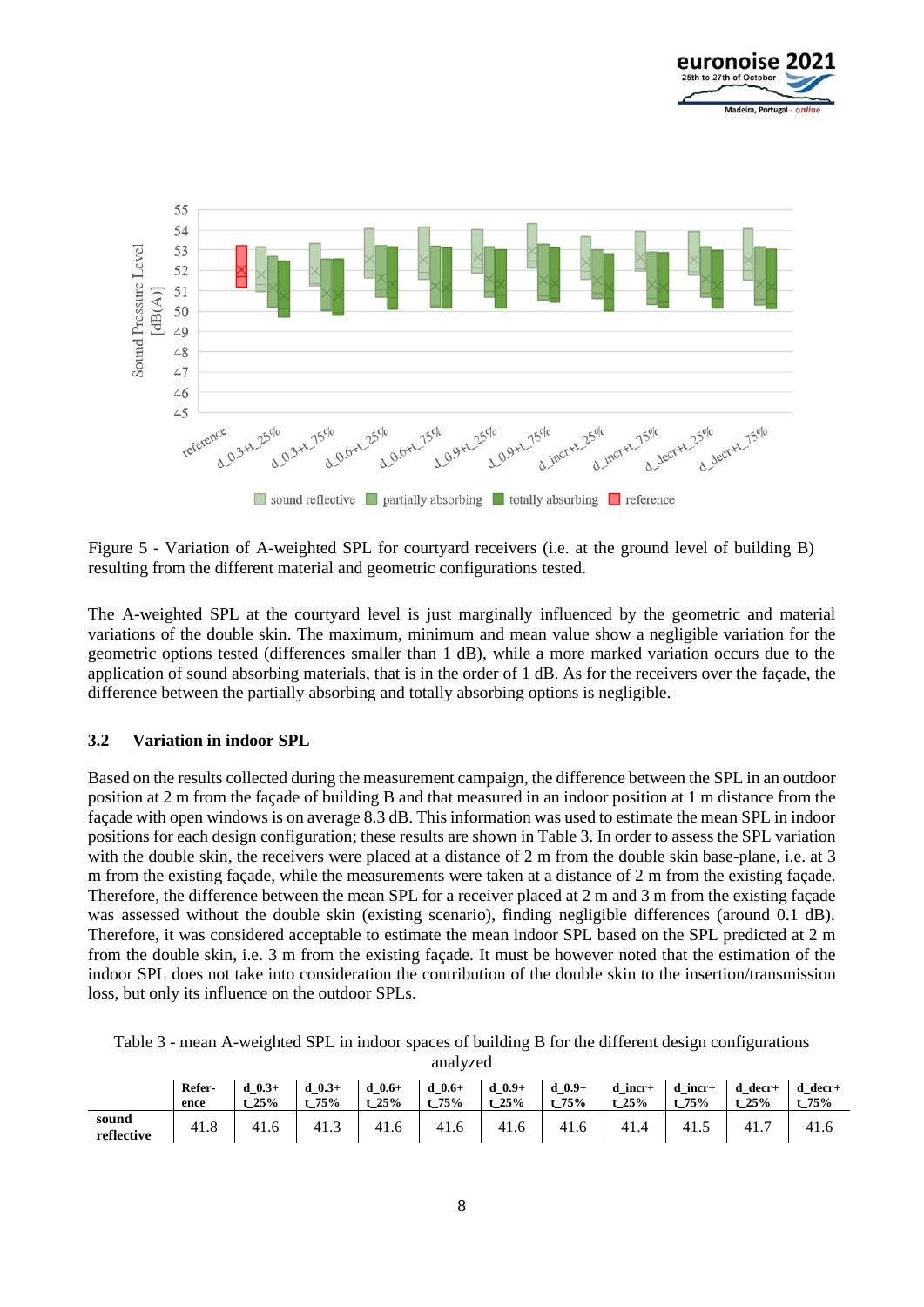

| partially<br>absorbing | -                        | 40.9 | 40.6 | 40.8 | 40.8 | 41.0 | 40.4 | 40.2 | 40.1 | 40.3 | 40.3 |
|------------------------|--------------------------|------|------|------|------|------|------|------|------|------|------|
| totally<br>absorbing   | $\overline{\phantom{0}}$ | 40.3 | 40.0 | 40.2 | 40.2 | 40.3 | 40.2 | 39.9 | 39.9 | 40.0 | 40.2 |

The results collected in Table 3 are coherent with those in outdoor settings over the façade: geometric variations tend to have a negligible effect, while the application of sound absorbing materials result in a mean reduction of about 2 dB, ranging from about 42 dB in case of the sound reflective double skin to 40 dB in case of the totally absorbing solution.

### **4 Conclusions**

This study analyses the effect of different design options for a double skin to be applied to two opposite façades of a courtyard on environmental noise levels. The geometric and material properties of the double skin are varied parametrically, and the variation of A-weighted sound pressure level is evaluated in outdoor positions at the courtyard level and over the façade. Moreover, also the indoor noise levels are estimated for the different design configurations. The results highlight that the tested geometric variations are generally associated to negligible noise reduction difference, as regards the façade-mean values. However, the geometries with deeper wedges they seem to have an influence on the SPLs predicted at the highest building floors with up to about 2 dB of reduction, that is likely due to the screening effect provided by the protruding elements. With respect to the material variation, it was confirmed the noise reduction potential of the application of sound absorbing materials to the surfaces of the double skin, that in this study lead to a mean SPL reduction over the façade up to 1.5 dB. Moreover, such reduction results comparable between the case of an acoustic treatment applied to all the surfaces of the double skin and that of its application on the downward oriented sides of the wedges. The variation of SPLs at the courtyard level is limited, and is only sensitive to the different materials applied to the building façade.

Further development of this work includes a systematic evaluation of the outdoor and indoor SPLs on a floor basis, in order to evidence the extent to which the proposed solutions can benefit dwellers at the different building levels. Moreover, the evaluation of the effect of the double skin applied to different façades of the courtyard (e.g. single façade, all façades) may be considered. Finally, a more advanced estimation of the sound insulation provided by the double skin can be implemented to present more reliable information of the indoor SPL resulting from the tested design configurations.

## **Acknowledgements**

The authors are grateful to Giuseppe Vannelli for the support during the measurement campaign in the courtyard.

# **References**

- 1. World Health Organization *Environmental Noise Guidelines for the European Region*; World Health Organization: Copenhagen, Denmark, 2018; ISBN 978-92-890-5356-3.
- 2. *Acoustics Ventilation And Overheating: Residential Design Guide*; Association of Noise Consultants: Northallerton, NJ, USA, 2020;
- 3. Strømann-Andersen, J.; Sattrup, P.A. The Urban Canyon and Building Energy Use: Urban Density versus Daylight and Passive Solar Gains. *Energy and Buildings* **2011**, *43*, 2011–2020, doi:10.1016/j.enbuild.2011.04.007.
- 4. Alves, S.; Estévez-Mauriz, L.; Aletta, F.; Echevarria-Sanchez, G.M.; Puyana Romero, V. Towards the Integration of Urban Sound Planning in Urban Development Processes : The Study of Four Test Sites within the SONORUS Project. *Noise Mapping* **2015**, *2*, 57–85, doi:10.1515/noise-2015-0005.